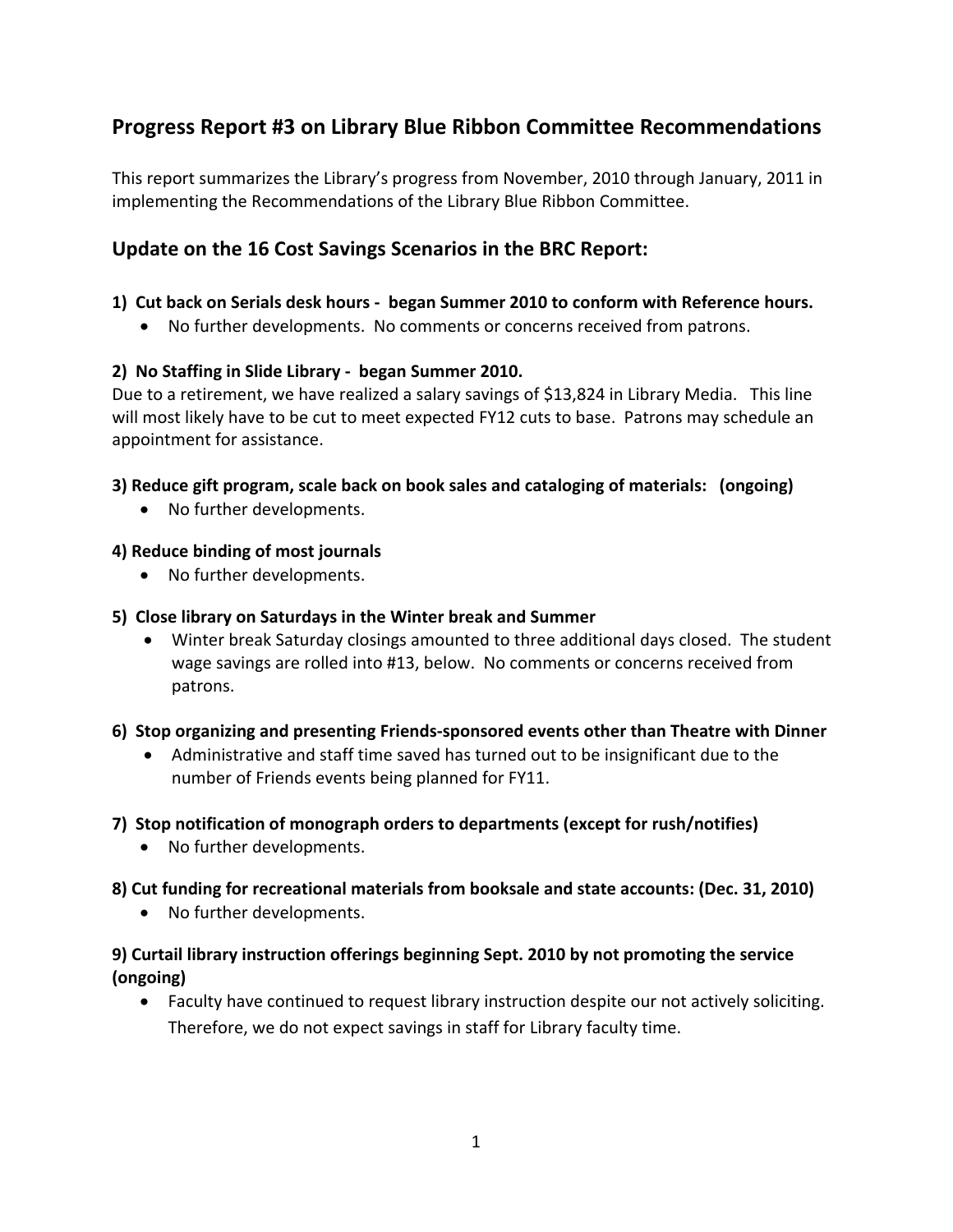# **10) Continue to develop and promote user independence and online self‐service Spring 2010 – present)**

- Duplex photocopying and printing introduced as default setting, January 24-27, 2011. This is anticipated to result in a net savings in paper costs. While we do not have a reliable way to estimate savings, \$500 in FY11 and \$2,000 in FY12 would be a good guess. We will need to watch for declines in total photocopying and printing revenues due to greater user reliance on online‐only documents; changes in the habits of users could wipe out any benefit from the duplex default setting.
- We have begun to craft a survey of faculty members to gage interest in developing digital services for research communities.

## **11) Charge for study rooms and lockers**

• No further developments.

## **12) Review workflow and opportunities for cross training (ongoing)**

• No further developments.

## **13) Cut student assistant allocations – Spring 2010 through present**

• No further developments.

## **14) Use lead students in place of staff where there are vacancies or increased workflow ‐ begin as vacant lines are frozen.**

No acceptable opportunities have arisen to date.

#### **15) Reduce Circulation/Security desk staffing if vacancies occur**

- No further developments.
- **16) Limit ILL for undergraduates ‐** removed from list due to undergraduates concern over access to materials they need.

#### **17) Identify during FY11 another \$60,000 to \$80,000 to implement in FY12**

• No further developments.

# **Library Serials Cancellation Review:**

The serials cut process for FY12 has begun with a memorandum sent to department and program chairs and liaisons on December 20, 2010. In this memorandum, the Library asked the academic departments and programs to plan for an FY12 serials cut of 8%, of which 5% would be to cover cost increases and 3% would be due to budget cuts. We still expect that the cost increases will be 5%, but the he budget cut is now likely to be 1%, so we can project a total subscription cut of at most 6% instead of 8%.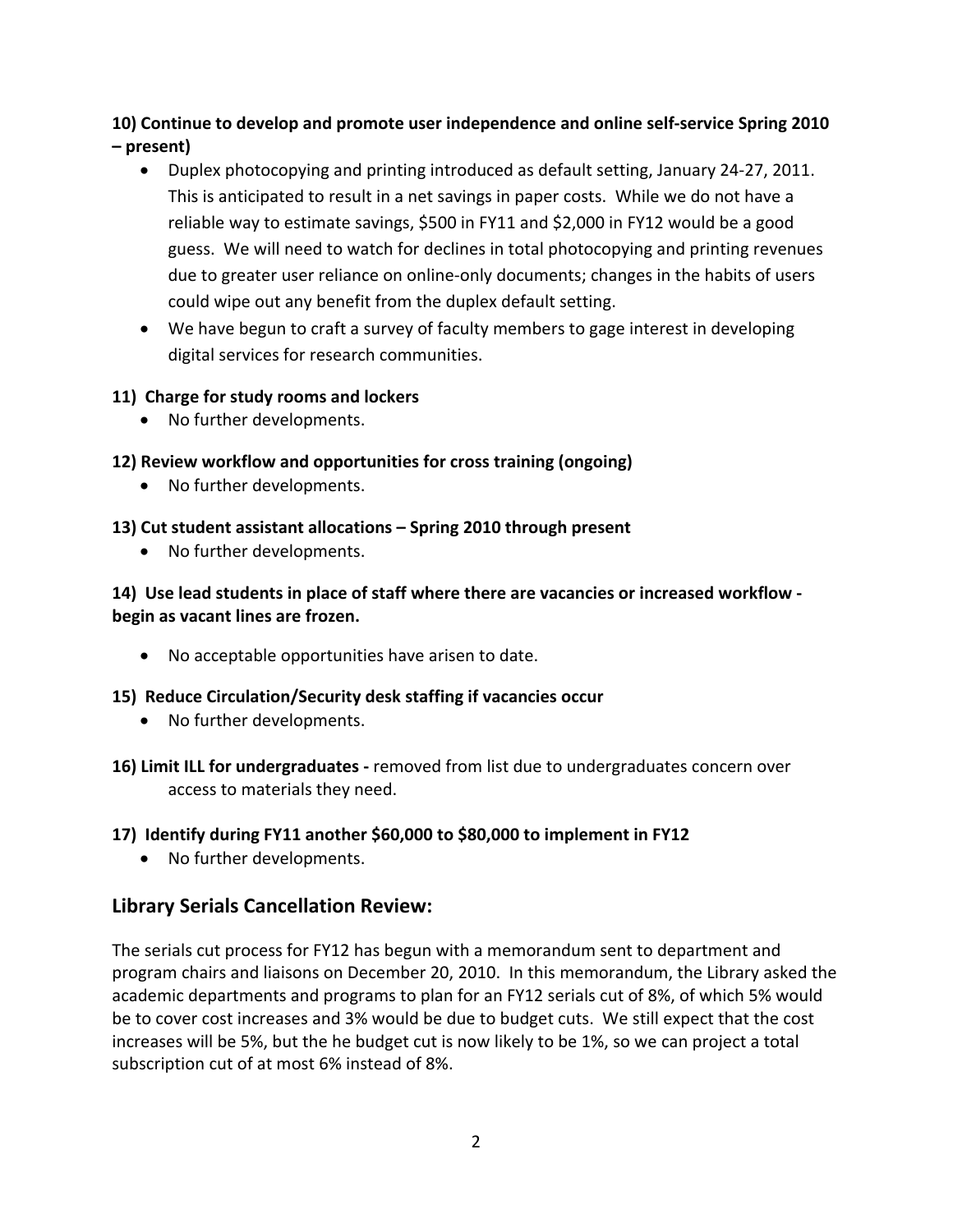The next deadlines for UMBC community responses to the Library are:

- 8 April: Comments on suggested database cuts from departments and programs.
- 18 April: Comments on suggested database cuts from campus library users.
- 2 May: Title rankings and cancellations from Colleges are due to the Library

# **Additional Projects and developments:**

## **\$80,000 in Carry‐Over One‐Time Funding:**

| \$25,000 | Ebook pilot project, possibly with Patron Driven Acquisitions:<br>The project is underway and additional information will be disseminated to the<br>campus as the process moves forward. |
|----------|------------------------------------------------------------------------------------------------------------------------------------------------------------------------------------------|
| \$25,000 | Web of Knowledge backfiles @ \$5,000/year - Available as of early February.                                                                                                              |
| \$15,000 | Additional monograph purchases - Some in process                                                                                                                                         |
| \$15,000 | Additional JSTOR purchases: platform fee + first five years - Ordered                                                                                                                    |

#### **Vendor negotiations:**

Elsevier's *Science Direct* offer was judged better than in the past, but still not affordable to UMBC. However, we have an agreement for current subscriptions with Elsevier which is better than expected; any net savings will be put toward reducing cuts in FY12 by pre‐paying in FY11.

Other vendor relations issues and price negations will be addressed in part through MDL (Maryland Digital Library) and its Content Working Group, USMAI, and Lyrasis, especially through the Lyrasis Consortia Summit.

# **Library Information Technology Services:**

Priority for Library exploitation of technology was mandated in the BRC Report: "The Library must be aggressive, dynamic and innovative in the use of new and emerging technologies to meet the changing needs of the campus both in terms of pedagogy and research." The Report included the following more specific general guidelines:

- Shift from immediate response services to asynchronous services.
- Shift staffing effort toward development of online presence tailored to users.
- Digitize and provide online access to UMBC's unique holding (i.e. materials that are not widely available in print and have not been digitized by other libraries).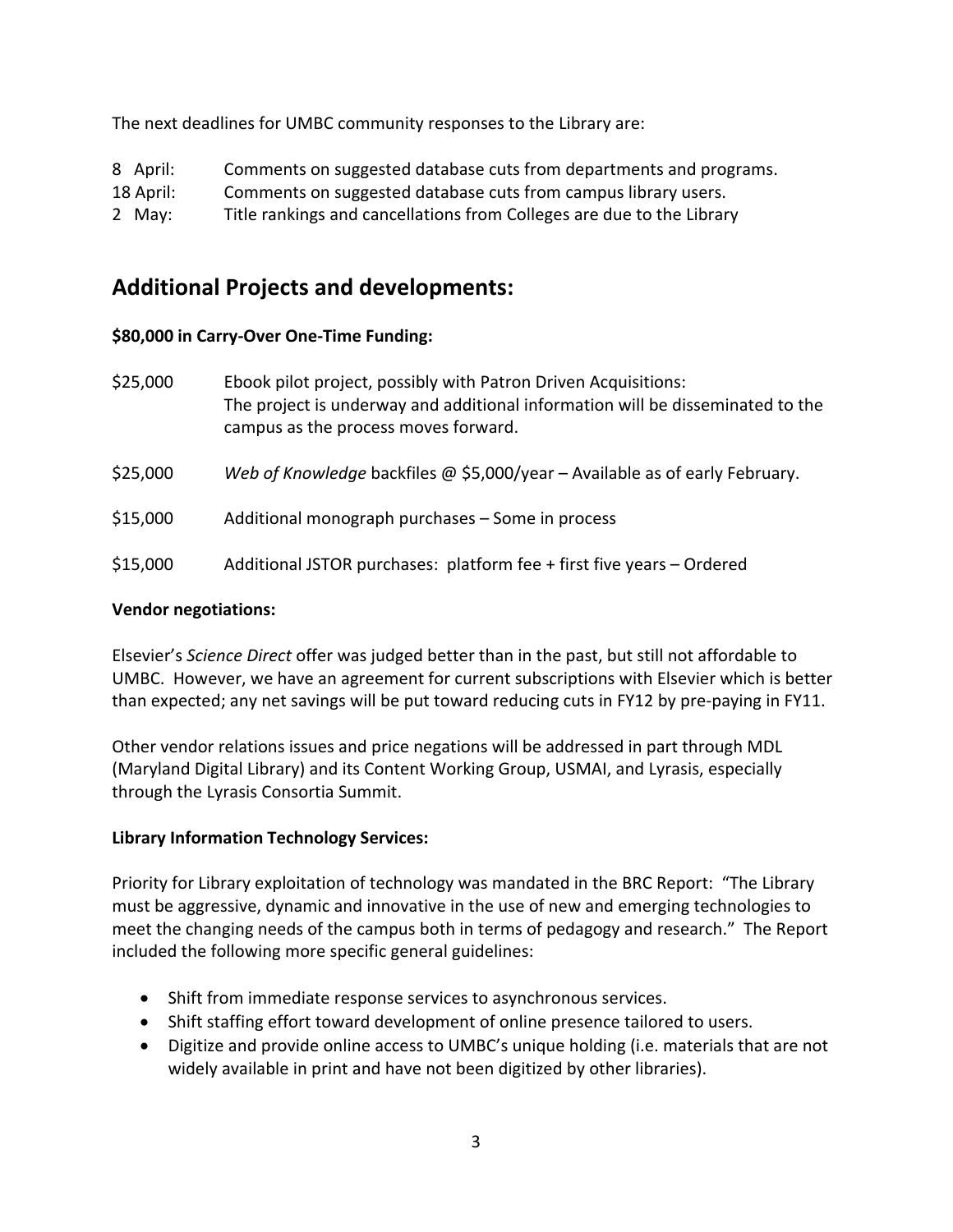Enhance the current strength in developing or applying digital methods for providing services and give priority to staffing up in this area.

However, loss of staffing is impeding the Library's pursuit of these goals. Of the three full time positions in the Library Information Technology Services Department (LITS), one has been frozen by the campus since November, 2009 and the unit head position was vacated as of January 1, 2011, leaving only one of the three positions filled. Fortunately, the campus approved hiring a six month contingent staff member for the unit, who began work on January 31, 2011. However, LITS remains insufficiently staffed to implement the aggressive program of technological innovation outlined above. The Library cannot implement several of the BRC's expectations with a long term reduction in LITS staffing.

The Library and DOIT have been considering ways in which they might partner in reconfiguring services and space to improve efficiency and raise the level of service to the campus community. Discussions in this area have centered on opportunities afforded by the Retriever Learning Center as well as by the changing patterns in Library use which are now underway. We now have the opportunity to fill the two vacant Library positions with individuals who have skill sets matched to our specific needs in a reconfigured work environment. However, even if these discussions are successful, the Library technology developments and information services will be severely undercut unless the net level of effort in Library IT is restored.

#### **Retriever Learning Center:**

The Retriever Learning Center is now in final planning and a contractor for the renovations has been engaged. Construction will take place in the Summer of 2011. Furniture orders will be placed in the Spring for some of the furniture; additional furniture will be purchased in the Fall of 2011 after we have assessed campus feedback on the initial furniture purchases. The RLC planning committee continues to meet.

I:admin2\planning\fy11\BRC progress\BRC Progress Report #3 2/3/11 lw; jt 2/3/11; lw 2/14/11, 3/7/11 (re cut amounts)